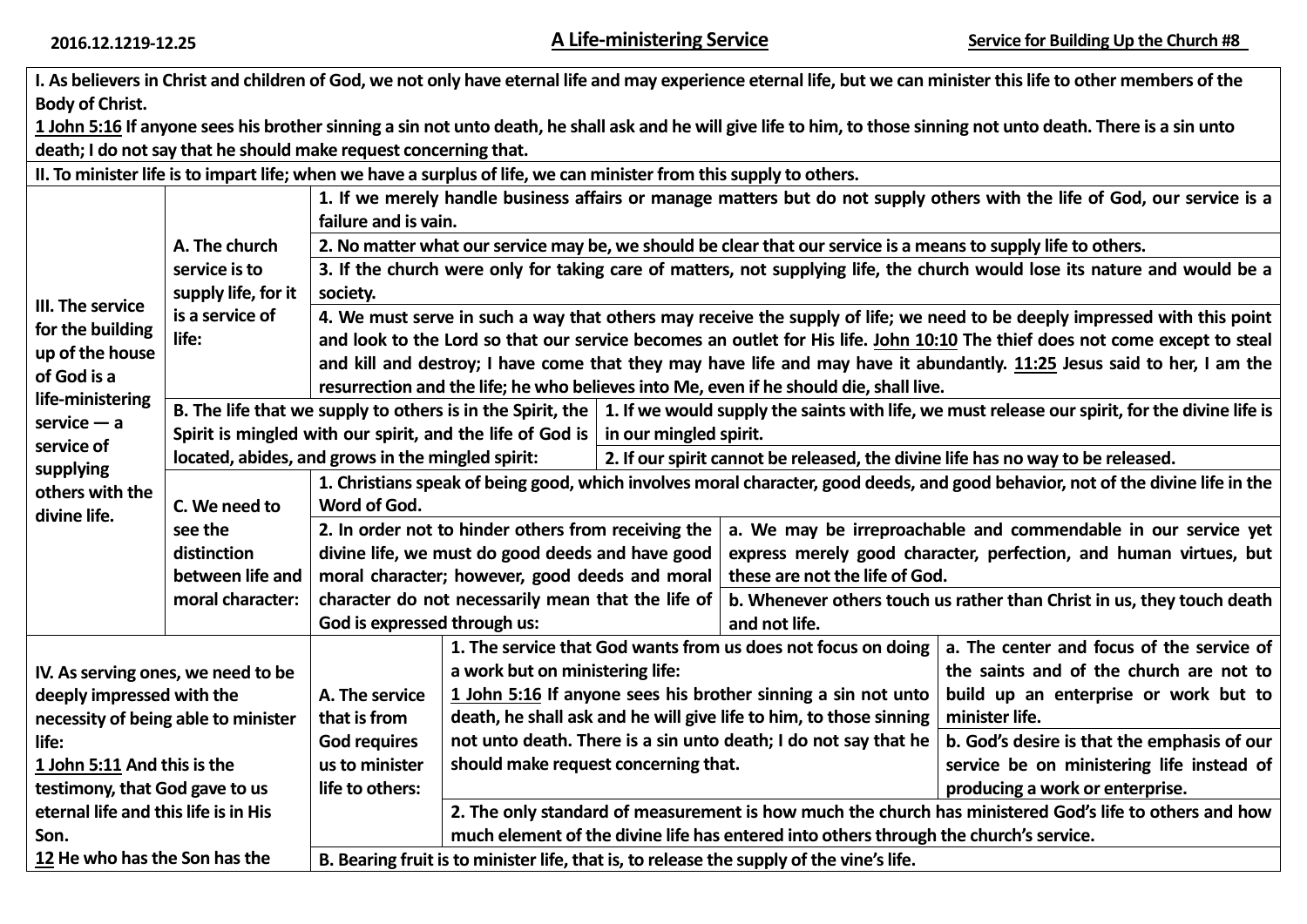| life; he who does not have the Son  |                                                                         | C. In order to minister life to others, we need to be joined to Christ, abide in Christ, and give Him the ground in us to fill us so                |                                                                   |                                                                                                                                |  |  |  |
|-------------------------------------|-------------------------------------------------------------------------|-----------------------------------------------------------------------------------------------------------------------------------------------------|-------------------------------------------------------------------|--------------------------------------------------------------------------------------------------------------------------------|--|--|--|
| of God does not have the life.      |                                                                         | that His life, His nature, His likes, and His inclination become our life, our nature, our likes, and our inclination; in our service               |                                                                   |                                                                                                                                |  |  |  |
| 13 I have written these things to   |                                                                         | His all becomes our all.                                                                                                                            |                                                                   |                                                                                                                                |  |  |  |
| you that you may know that you      |                                                                         | D. May God have mercy on us that all our service and work would be from Him, would come out of our fellowship with Him,                             |                                                                   |                                                                                                                                |  |  |  |
| have eternal life, to you who       |                                                                         | and would be able to overflow with Him and His life as a supply to others.                                                                          |                                                                   |                                                                                                                                |  |  |  |
| believe into the name of the Son    |                                                                         | Psa. 36:8 They are saturated with the fatness of Your house, And You cause them to drink of the river of Your pleasures. 9 For                      |                                                                   |                                                                                                                                |  |  |  |
| of God.                             |                                                                         | with You is the fountain of life; In Your light we see light.                                                                                       |                                                                   |                                                                                                                                |  |  |  |
|                                     |                                                                         | E. We must always remember that the service of the church is God's flowing out to supply others with the divine life.                               |                                                                   |                                                                                                                                |  |  |  |
|                                     |                                                                         | A. Life is the content of God and the flowing out of God; God's content is God's being, and God's flowing out is the impartation of Himself as life |                                                                   |                                                                                                                                |  |  |  |
|                                     | to us.                                                                  |                                                                                                                                                     |                                                                   |                                                                                                                                |  |  |  |
|                                     |                                                                         |                                                                                                                                                     |                                                                   | B. In order for life to be released $\vert$ 1. If our outer man is not broken, there cannot be a pure flow of the divine life. |  |  |  |
|                                     |                                                                         | from our spirit, our outer man must                                                                                                                 |                                                                   | 2. If we want the divine life to be released from within us, we must be subdued in our soul and let our spirit                 |  |  |  |
|                                     | be dealt with and broken:                                               |                                                                                                                                                     |                                                                   | dominate and rule over every matter; then the Lord's life will be able to flow out.                                            |  |  |  |
|                                     |                                                                         | C. Having the outflow of life requires that we be with Christ in His                                                                                |                                                                   | 1. When we identify ourselves with the smitten Christ, that is, when we are                                                    |  |  |  |
| V. To minister is                   | life-releasing death; this is to be identified with the smitten Christ, |                                                                                                                                                     |                                                                   | one with Him as the smitten Christ, the divine life as the living water flows out                                              |  |  |  |
| to have the                         | typified by the smitten rock:                                           |                                                                                                                                                     |                                                                   | of us.                                                                                                                         |  |  |  |
| outflow of life:                    |                                                                         |                                                                                                                                                     | John 19:34 But one of the soldiers pierced His side with a spear, | 2. Our human life, our natural life, must be smitten so that the living water                                                  |  |  |  |
|                                     |                                                                         | and immediately there came out blood and water.                                                                                                     |                                                                   | may flow out from within us.                                                                                                   |  |  |  |
|                                     |                                                                         |                                                                                                                                                     | Exo. 17:6 I will be standing before you there upon the rock in    | 3. If we are one with the smitten Christ, identified with Him, we will experience                                              |  |  |  |
|                                     |                                                                         |                                                                                                                                                     | Horeb; and you shall strike the rock, and water will come out     | the crucifixion of our natural life, and then just as Christ's divine life flowed out                                          |  |  |  |
|                                     |                                                                         |                                                                                                                                                     | of it so that the people may drink. And Moses did so in the       | as living water through the smiting of His human life, we also will experience the                                             |  |  |  |
|                                     | sight of the elders of Israel.                                          |                                                                                                                                                     |                                                                   | flow of the water of life through the smiting of our natural life.                                                             |  |  |  |
| VI. If we would minister life to    |                                                                         | A. From Eden onwards, God's controversy with Satan has been on the issue of life and death.                                                         |                                                                   |                                                                                                                                |  |  |  |
| others, we need to be aware of      |                                                                         | B. What is of God is characterized by life, and what is of Satan, by death; in the church everything that issues from God is life,                  |                                                                   |                                                                                                                                |  |  |  |
| the attack upon the church by       |                                                                         | and everything that issues from Satan is death.                                                                                                     |                                                                   |                                                                                                                                |  |  |  |
| death:                              |                                                                         | C. The attack upon the church will come from death, from the gates of Hades.                                                                        |                                                                   |                                                                                                                                |  |  |  |
| Rom. 5:17 For if by the offense of  |                                                                         | Matt. 16:18 And I also say to you that you are Peter, and upon this rock I will build My church, and the gates of Hades shall                       |                                                                   |                                                                                                                                |  |  |  |
| the one death reigned through the   |                                                                         | not prevail against it.                                                                                                                             |                                                                   |                                                                                                                                |  |  |  |
| one, much more those who            |                                                                         | D. Satan's greatest fear with regard to the church is her resistance to his power of death.                                                         |                                                                   |                                                                                                                                |  |  |  |
| receive the abundance of grace      |                                                                         | E. The eternal life within us can overcome death both in ourselves and in other members of the church.                                              |                                                                   |                                                                                                                                |  |  |  |
| and of the gift of righteousness    |                                                                         | F. We need to experience and enjoy the eternal life within us, and we need to minister this life to others by being a channel                       |                                                                   |                                                                                                                                |  |  |  |
| will reign in life through the One, |                                                                         | through which eternal life can flow.                                                                                                                |                                                                   |                                                                                                                                |  |  |  |
| <b>Jesus Christ.</b>                |                                                                         | G. God intends for the church to manifest the life of Christ; hence, the church must be full of life, and our service in the                        |                                                                   |                                                                                                                                |  |  |  |
|                                     |                                                                         |                                                                                                                                                     |                                                                   |                                                                                                                                |  |  |  |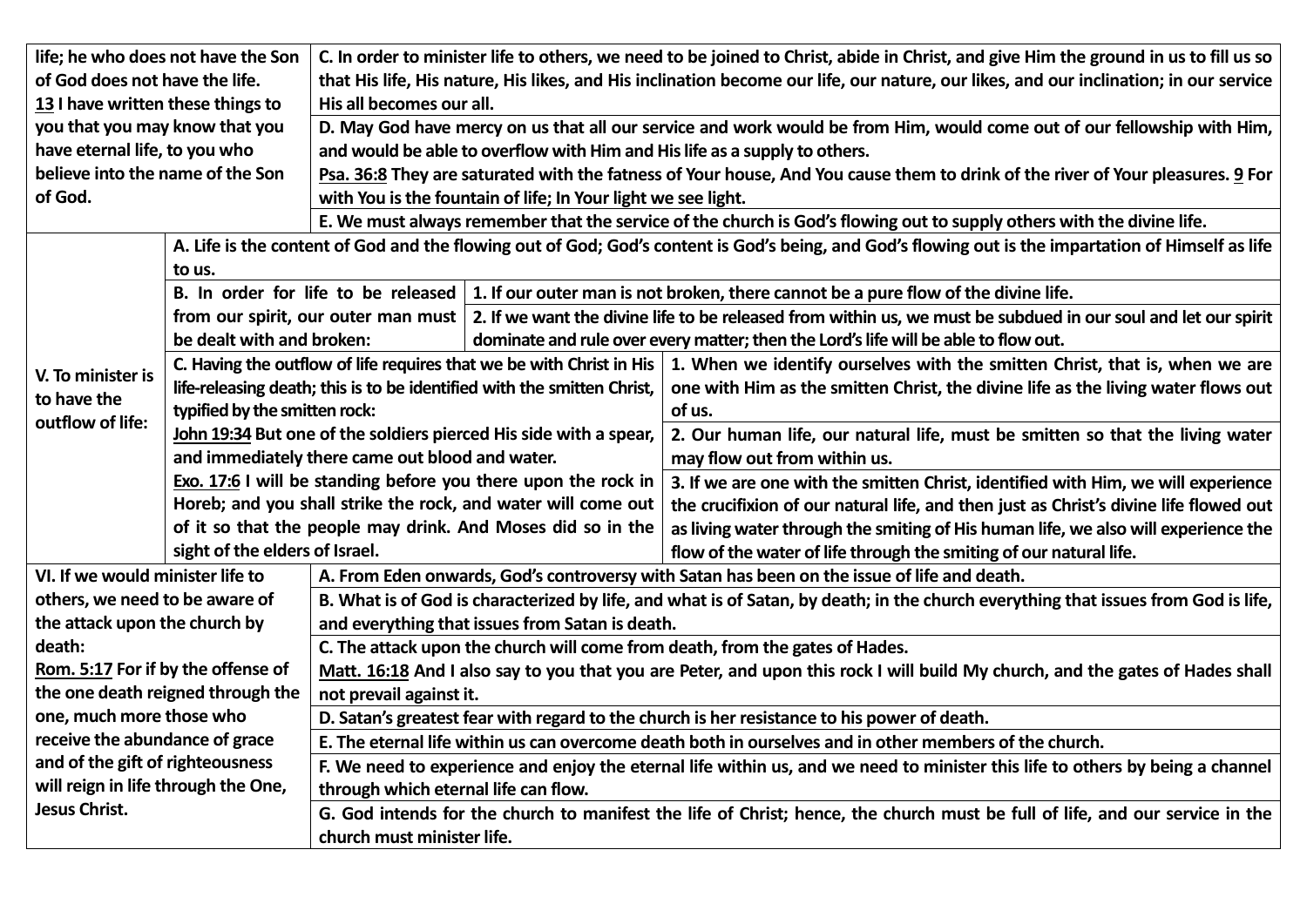## **Experience**

**①Every service, whether preaching the gospel, giving messages, managing business affairs, or visitation, that is, whether the service is spiritual or administrative, should be a means of us to supply the life that we have received. Preaching the gospel is for the supply of life. Ministering the word is for the supply of life. Visitation is for the supply of life, and serving in the church business office is for the supply of life. Even ordinary things, such as sweeping and cleaning the windows, are a means to supply life. Apparently, there are many items in the church service, but spiritually, these many have one purpose, which is to supply life.**

 **Although the saints have heard the principles concerning service, I am fellowshipping concerning this again because we need to consider our service. No matter what our service may be, we should be clear that our service is a means to supply life to others. The elders and the deacons must uphold this point.** 

Business life model: All the services in the church life, whether they are spiritual or administrative, must minister life. Gospel preaching spiritual service needs to minister life, but never think that cleaning does not need to minister life. With this perspective, you can see that all the affairs in your business life is having the same principle. It is necessary not only to utilize yourspirit, set your mind on the spirit, but also the same for your business affairs. In carrying out business, express Christ largely by enjoying and experiencing Christ as your wisdom, motive force and so forth. That way, you will grow in the Lord's life, and your business be blessed.

**②The operation of death within us, spoken of in 2 Corinthians 4:12, is the killing. The operation of death is our being broken. The more we are broken, the more the life of God will flow out of us.**

 **A brother who is broken can supply life. We may understand this doctrinally, but we still need to put it into practice. The Spirit of life abides in our spirit. However, besides our human spirit, we also have a soul and a body. Our soul and body encase ourspirit. Therefore, in order for life to be released from our spirit, our soul and body must be dealt with and broken. The body does not pose much of a problem, but our soul poses a great problem. The things of the soul, which is composed of our mind, emotion, and will, are difficult to deal with. The soul surrounds and encases the spirit. Hence, our soul must be dealt with and broken in order for our spirit to be released. Otherwise, there cannot be a pure flow of** 

## **the divine life.**

Marriage life model: In order to have one heart, to love and support each other in marriage life, God's life must be enjoyed and flowed out. Because God's life is in your spirit, in order for life to flow out, the soul that surrounds the spirit must be crushed. Your soul (mind, feeling, will) must be crushed after experiencing the cross. In fact, marriage and business life will help to crush you and the life to flow out from inside. Under God's arrangement, couples are different from each other for the purpose of helping each other. If they are the same, they cannot help each other even without conflict. However, if you do not enjoy Christ, "helper" will become "obstructer" instead. Call the name of the Lord, persevere with the Lord, experienced the Cross with sufficient awareness of God's arrangements, and deal with the idea that your spouse is an "obstructer".

 Also, due to the close relationship that the husband and wife are having, they tend to become loose or behave selfishly. You should be careful not to become a "chauvinistic husband" or a "henpecked husband". The will of God for you is to out flow God's life through the cross, and to build the body of Christ. It is the same for the marriage life. In order for Husband and wife to have one heart, one mind and moving towards the goal of fulfilling God's economy one step at a time, you must experience the cross and have your soul dealt with. If you do it this way, you most certainly will find a great blessing in your marriage. Amen.

**③In the church life we do not live alone. Because the church is the Body, we live with the fellow members of the Body. Since we are in the Body, we are members with the other fellow members. Eternal life not only takes care of our own need; it also takes care of the need of the fellow members around us. It overcomes death within us, and it overcomes death within our brothers. Especially, it overcomes death in those who are weak or who have problems.**

**We who have eternal life can pass this life on to others. This means that we can be a channel through which eternal life is supplied to others. We can be a channel for eternal life to flow out of us and into others.**

School life model**:** In order to have a blessed school life, take the church life as your secret. Interact openly with the young brothers and sisters who are experienced in problems with human relations issues, academic problems, future occupations and marriage problems. Christ's body life is the best social life, in which God's life flows. This God's life can overcome the death within you. Hallelujah!